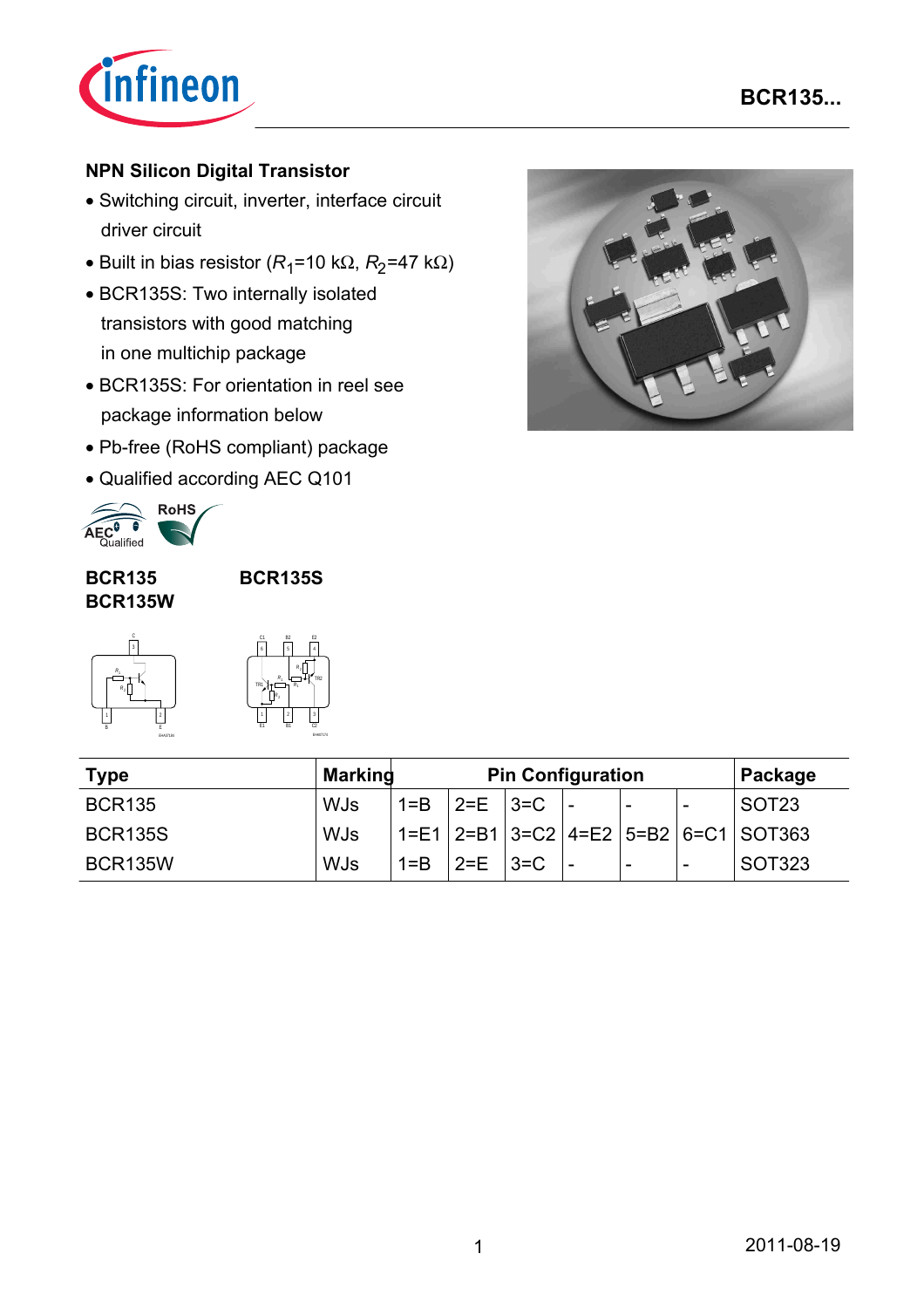

### **Maximum Ratings**

BCR135W

| <b>Parameter</b>                         | <b>Symbol</b>       | <b>Value</b> | <b>Unit</b> |
|------------------------------------------|---------------------|--------------|-------------|
| Collector-emitter voltage                | $V_{CEQ}$           | 50           | $\vee$      |
| Collector-base voltage                   | $V_{\text{CBO}}$    | 50           |             |
| Input forward voltage                    | $V_{i(fwd)}$        | 40           |             |
| Input reverse voltage                    | $V_{i(rev)}$        | 6            |             |
| Collector current                        | $I_{\rm C}$         | 100          | mA          |
| Total power dissipation                  | $P_{\text{tot}}$    |              | mW          |
| BCR135, $T_S \le 102^{\circ}$ C          |                     | 200          |             |
| BCR135S, $T_S \le 115^{\circ}$ C         |                     | 250          |             |
| BCR135W, $T_S \le 124$ °C                |                     | 250          |             |
| Junction temperature                     | $T_{\rm i}$         | 150          | $^{\circ}C$ |
| Storage temperature                      | $\tau_{\text{stg}}$ | $-65150$     |             |
| <b>Thermal Resistance</b>                |                     |              |             |
| <b>Parameter</b>                         | <b>Symbol</b>       | <b>Value</b> | <b>Unit</b> |
| Junction - soldering point <sup>1)</sup> | $R_{thJS}$          |              | K/W         |
| <b>BCR135</b>                            |                     | $\leq 240$   |             |
| <b>BCR135S</b>                           |                     | $\leq 140$   |             |

1For calculation of *R*thJA please refer to Application Note AN077 (Thermal Resistance Calculation)

≤ 105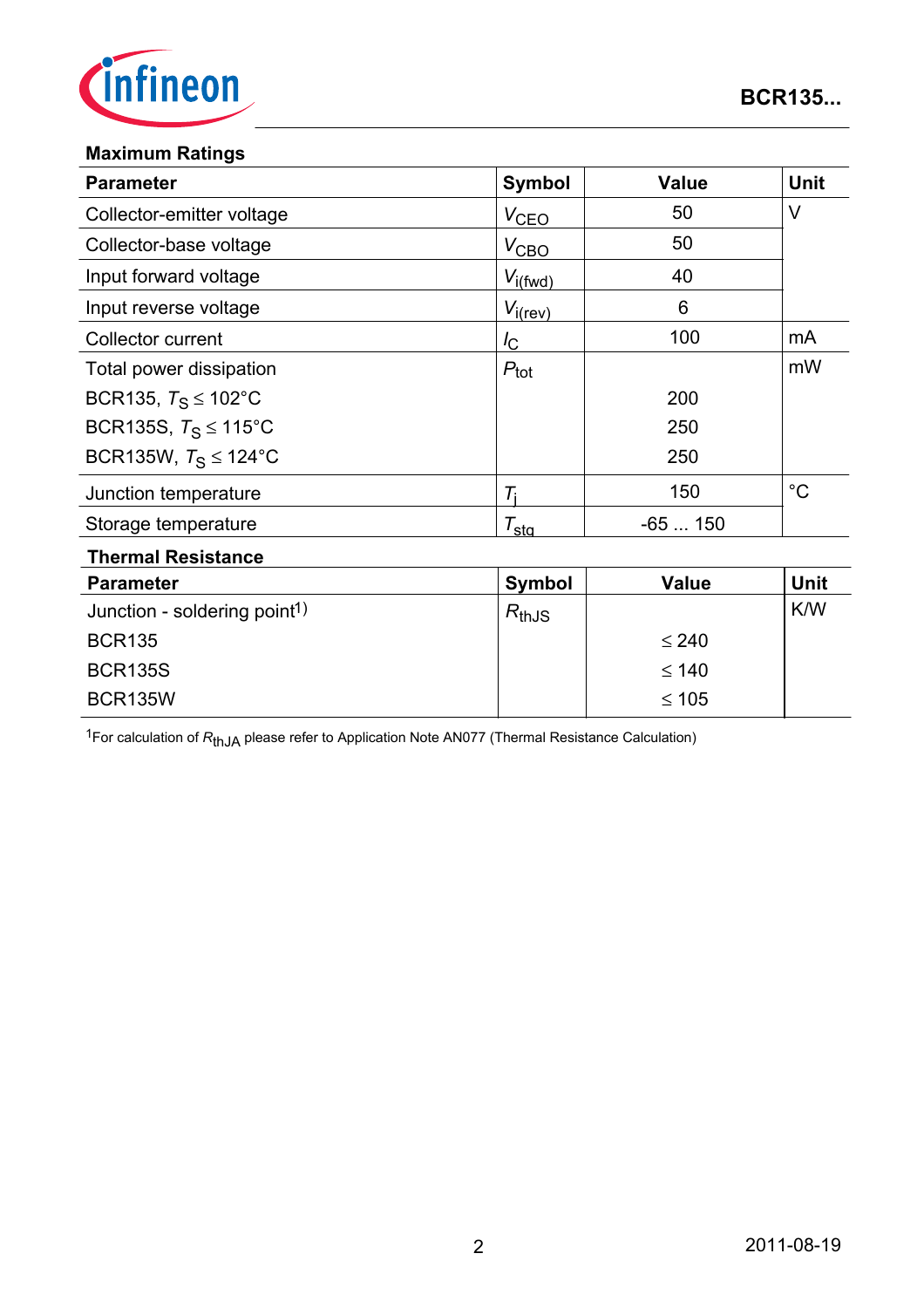

| $\alpha$ $\alpha$ $\alpha$ $\beta$ $\alpha$ $\beta$ $\beta$<br><b>Parameter</b> | Symbol             | <b>Values</b>  |      |                | Unit           |
|---------------------------------------------------------------------------------|--------------------|----------------|------|----------------|----------------|
|                                                                                 |                    | min.           | typ. | max.           |                |
| <b>DC Characteristics</b>                                                       |                    |                |      |                |                |
| Collector-emitter breakdown voltage                                             | $V_{(BR)CEO}$      | 50             |      |                | $\vee$         |
| $I_C$ = 100 µA, $I_B$ = 0                                                       |                    |                |      |                |                |
| Collector-base breakdown voltage                                                | $V_{(BR)CBO}$      | 50             |      |                |                |
| $I_{\rm C}$ = 10 µA, $I_{\rm E}$ = 0                                            |                    |                |      |                |                |
| Collector-base cutoff current                                                   | $I_{CBO}$          |                |      | 100            | nA             |
| $V_{CB}$ = 40 V, $I_E$ = 0                                                      |                    |                |      |                |                |
| Emitter-base cutoff current                                                     | <b>EBO</b>         |                |      | 167            | μA             |
| $V_{EB} = 6 V, I_C = 0$                                                         |                    |                |      |                |                |
| DC current gain <sup>1)</sup>                                                   | $h_{FE}$           | 70             |      | $\overline{a}$ | $\overline{a}$ |
| $I_C = 5$ mA, $V_{CE} = 5$ V                                                    |                    |                |      |                |                |
| Collector-emitter saturation voltage <sup>1)</sup>                              | $V_{\text{CEsat}}$ | -              |      | 0.3            | V              |
| $I_C$ = 10 mA, $I_B$ = 0.5 mA                                                   |                    |                |      |                |                |
| Input off voltage                                                               | $V_{i(off)}$       | 0.5            |      | 1              |                |
| $I_C$ = 100 µA, $V_{CE}$ = 5 V                                                  |                    |                |      |                |                |
| Input on voltage                                                                | $V_{i(on)}$        | 0.5            |      | 1.4            |                |
| $I_{\rm C}$ = 2 mA, $V_{\rm CE}$ = 0.3 V                                        |                    |                |      |                |                |
| Input resistor                                                                  | $R_1$              | $\overline{7}$ | 10   | 13             | $k\Omega$      |
| <b>Resistor ratio</b>                                                           | $R_1/R_2$          | 0.19           | 0.21 | 0.24           |                |
| <b>AC Characteristics</b>                                                       |                    |                |      |                |                |
| <b>Transition frequency</b>                                                     | $f_{\mathsf{T}}$   |                | 150  |                | <b>MHz</b>     |
| $I_{\text{C}}$ = 10 mA, $V_{\text{CE}}$ = 5 V, $f$ = 100 MHz                    |                    |                |      |                |                |
| Collector-base capacitance                                                      | $C_{\text{cb}}$    |                | 3    |                | pF             |
| $V_{\text{CB}}$ = 10 V, $f$ = 1 MHz                                             |                    |                |      |                |                |

| <b>Electrical Characteristics</b> at $T_A = 25^{\circ}$ C, unless otherwise specified |  |  |
|---------------------------------------------------------------------------------------|--|--|
|                                                                                       |  |  |

1Pulse test:  $t < 300 \mu s$ ;  $D < 2\%$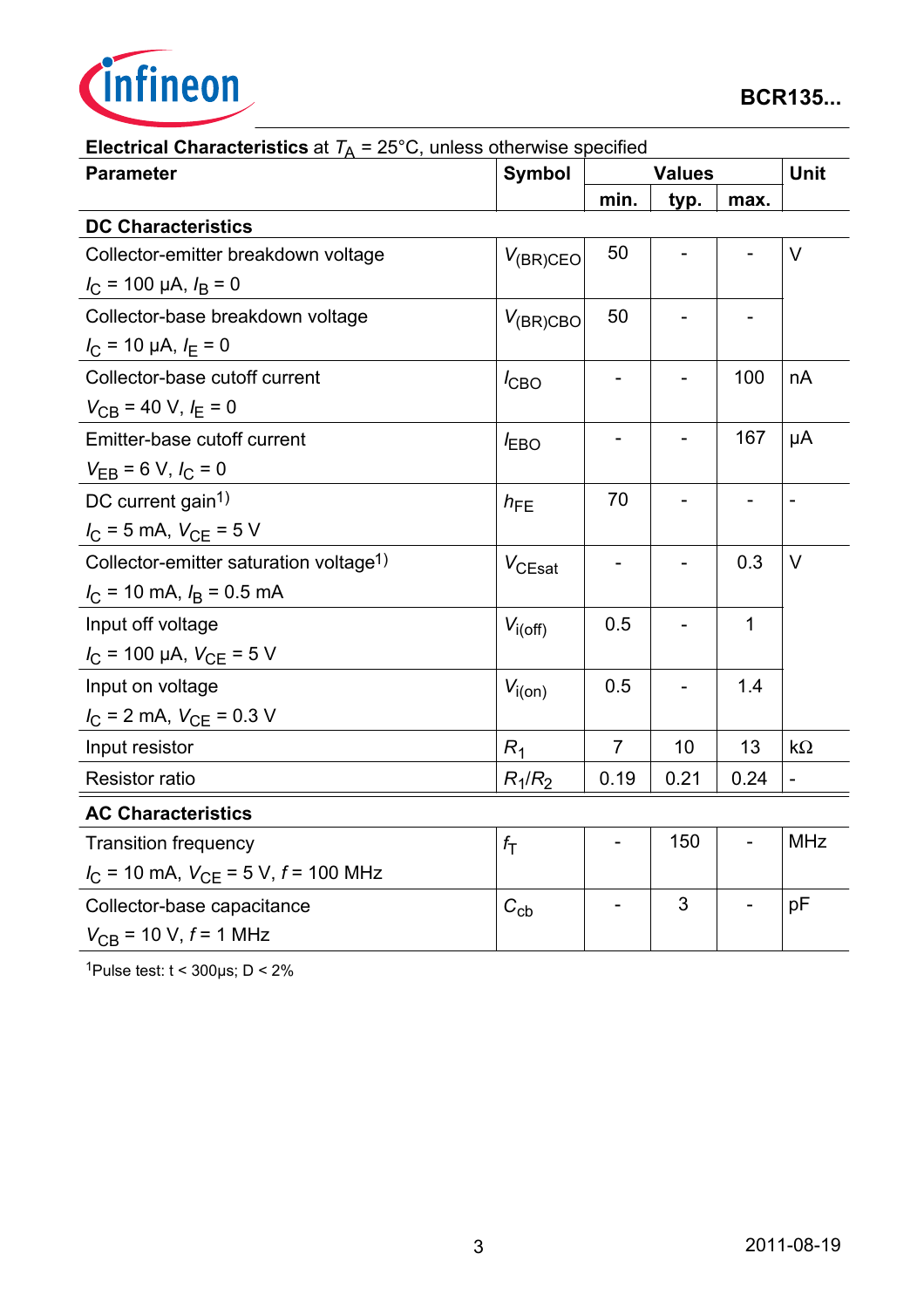

# **DC current gain**  $h_{FE} = f(l_C)$

*V*<sub>CE</sub> = 5V (common emitter configuration)



**Input on Voltage** *Vi* (on) = ƒ(*I*C) *V*<sub>CE</sub> = 0.3V (common emitter configuration)



## **Collector-emitter saturation voltage**

 $V_{\text{CEsat}} = f(I_{\text{C}}), I_{\text{C}}/I_{\text{B}} = 20$ 





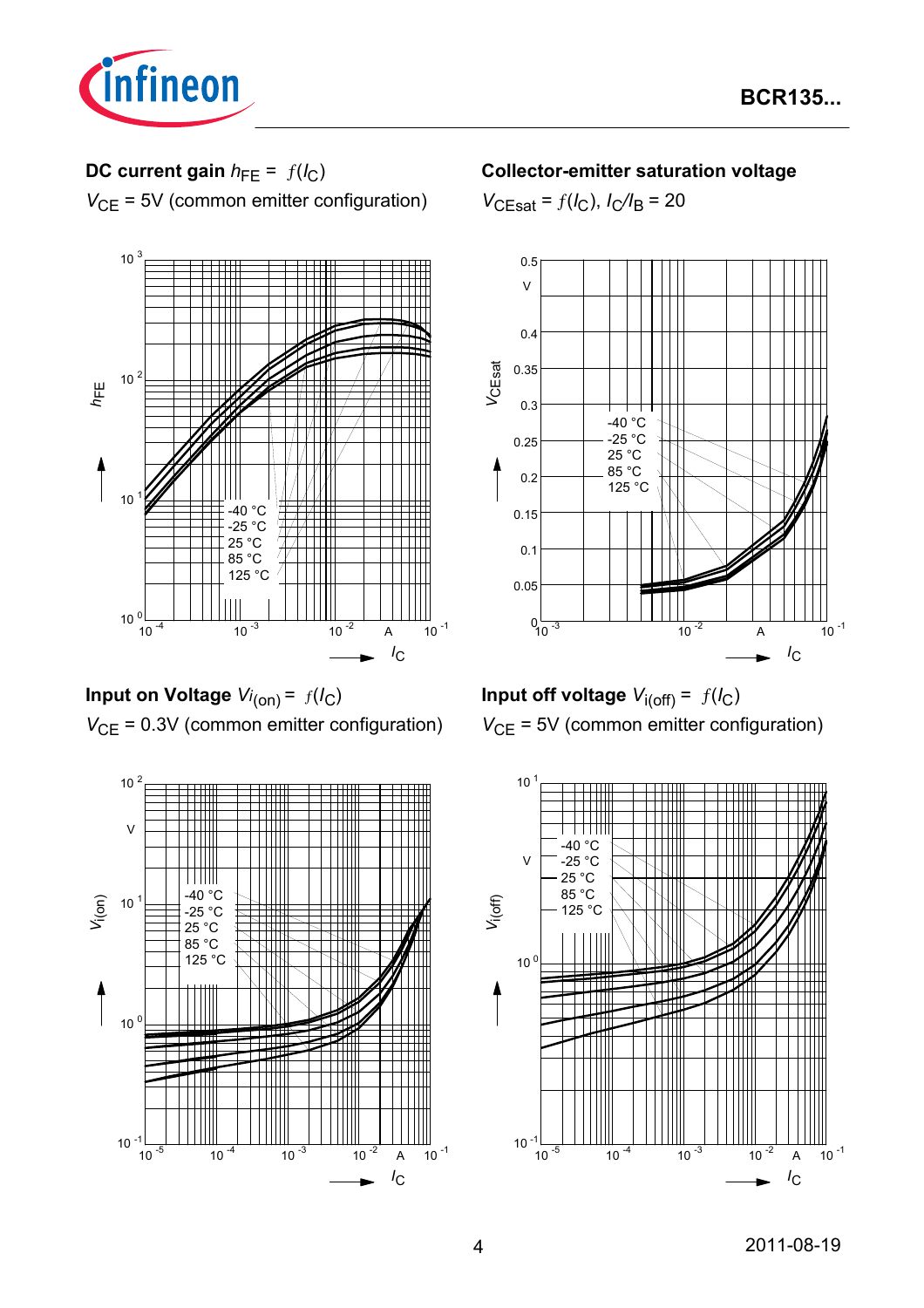

**Total power dissipation**  $P_{\text{tot}} = f(T_S)$ BCR135



**Total power dissipation**  $P_{\text{tot}} = f(T_S)$ BCR135W



# **Total power dissipation**  $P_{\text{tot}} = f(T_S)$ BCR135S



**Permissible Pulse Load**  $R_{th,JS} = f(t_p)$ BCR135

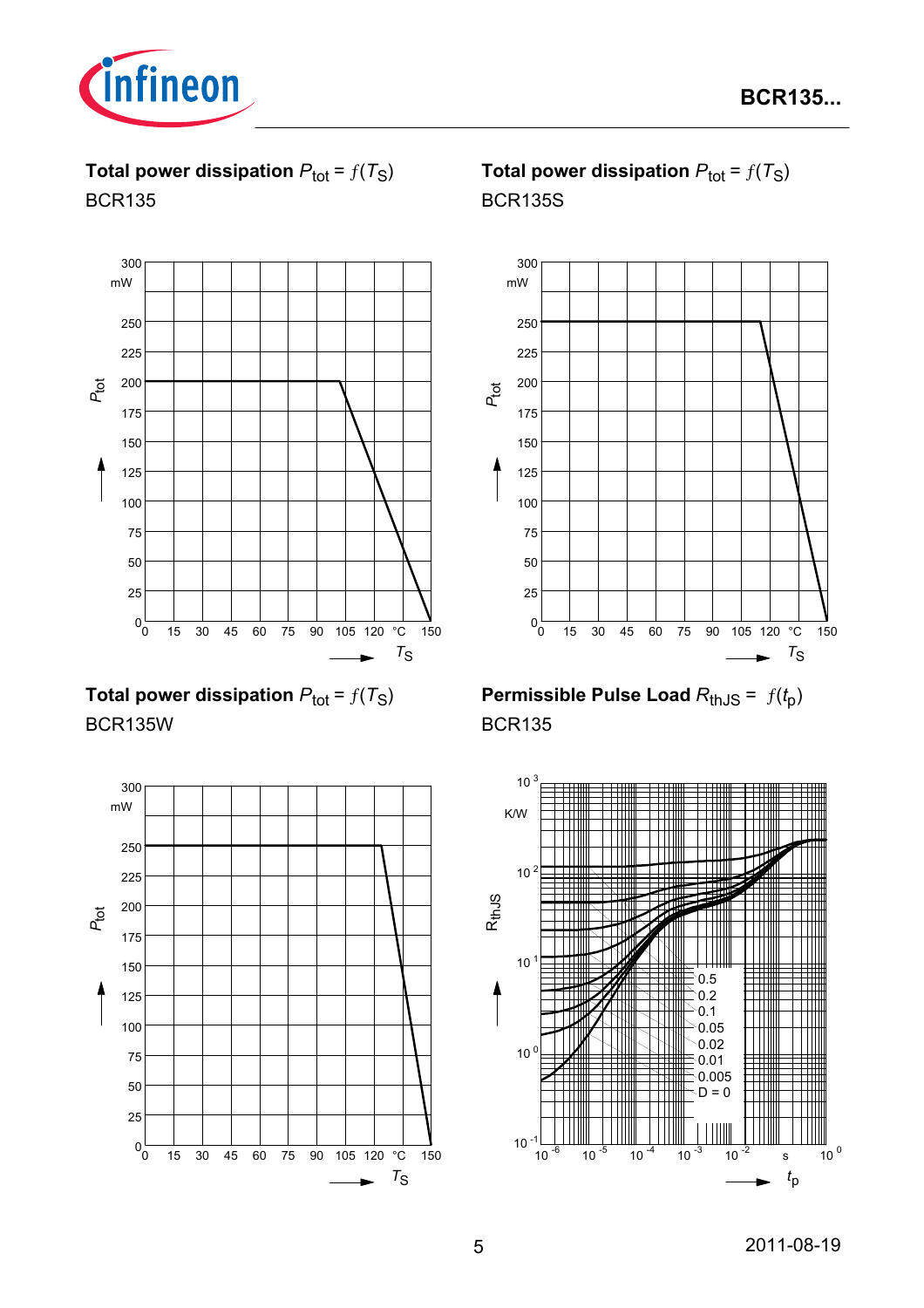

#### **Permissible Pulse Load**



## **Permissible Pulse Load**





# **Permissible Puls Load**  $R_{thJS} = f(t_p)$ BCR135S



**Permissible Puls Load**  $R_{thJS} = f(t_p)$ BCR135W

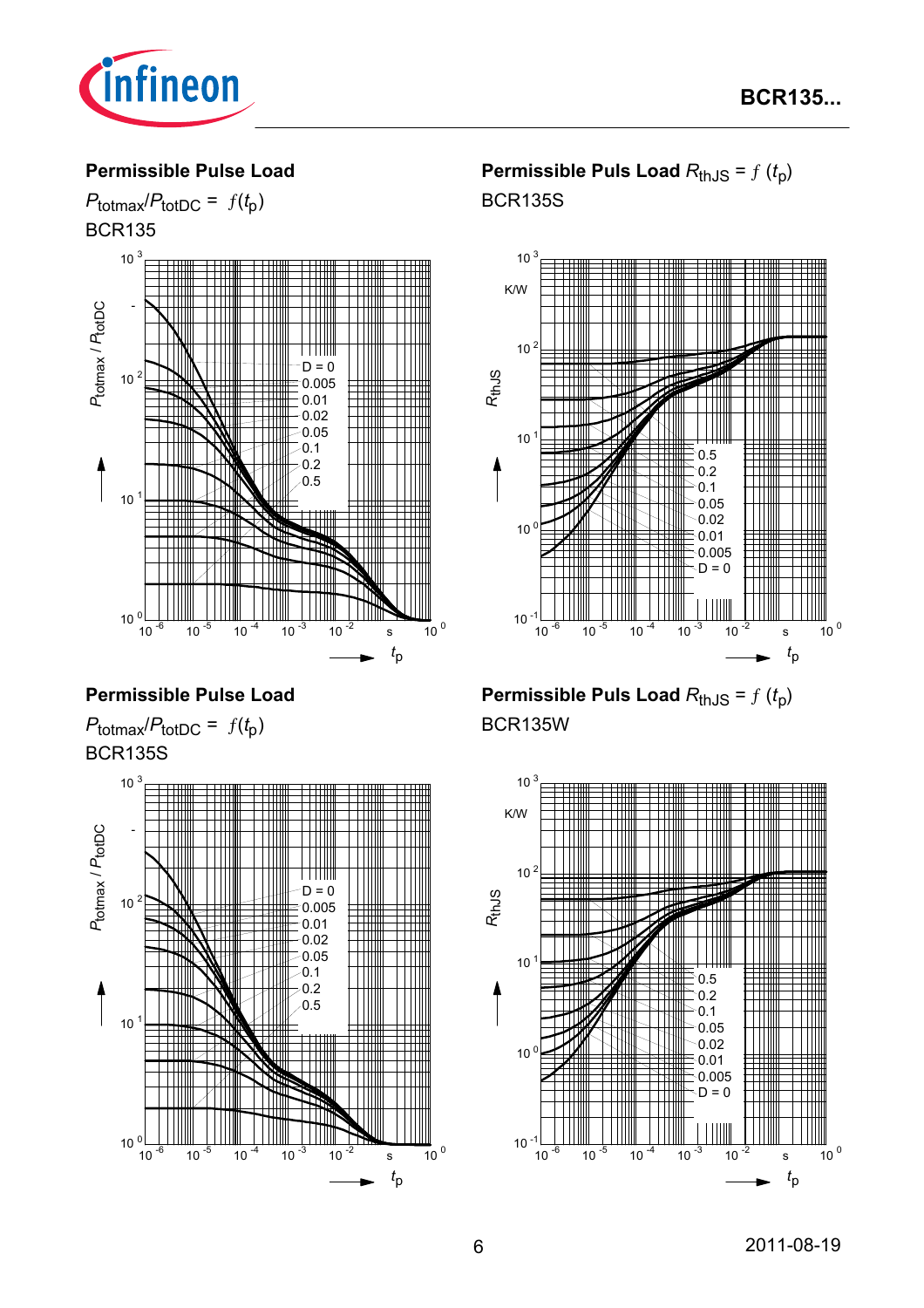

# **Permissible Pulse Load**

 $P_{\text{totmax}}/P_{\text{totDC}} = f(t_p)$ BCR135W  $10^{3}$ *P*totDC - *P*totmax /  $D = 0$  $10<sup>2</sup>$ 0.005 0.01 0.02 0.05  $0.1$ 0.2 0.5 $\vert$  $10<sup>1</sup>$ łШ  $10^{0}$ <br> $10^{1}$  $10^{-6}$   $10^{-5}$   $10^{-4}$   $10^{-3}$   $10^{-2}$  s  $10^{0}$ *t*p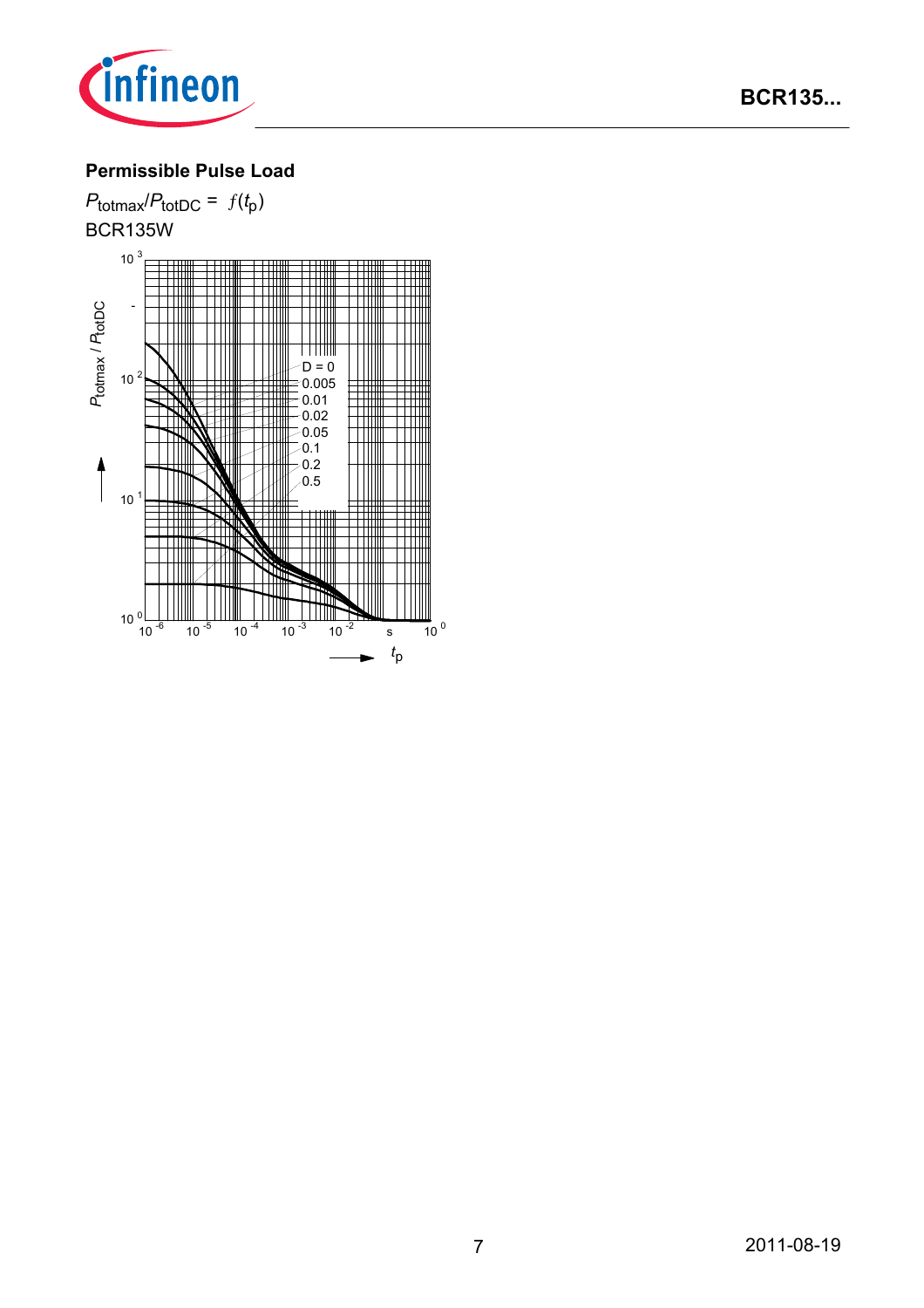

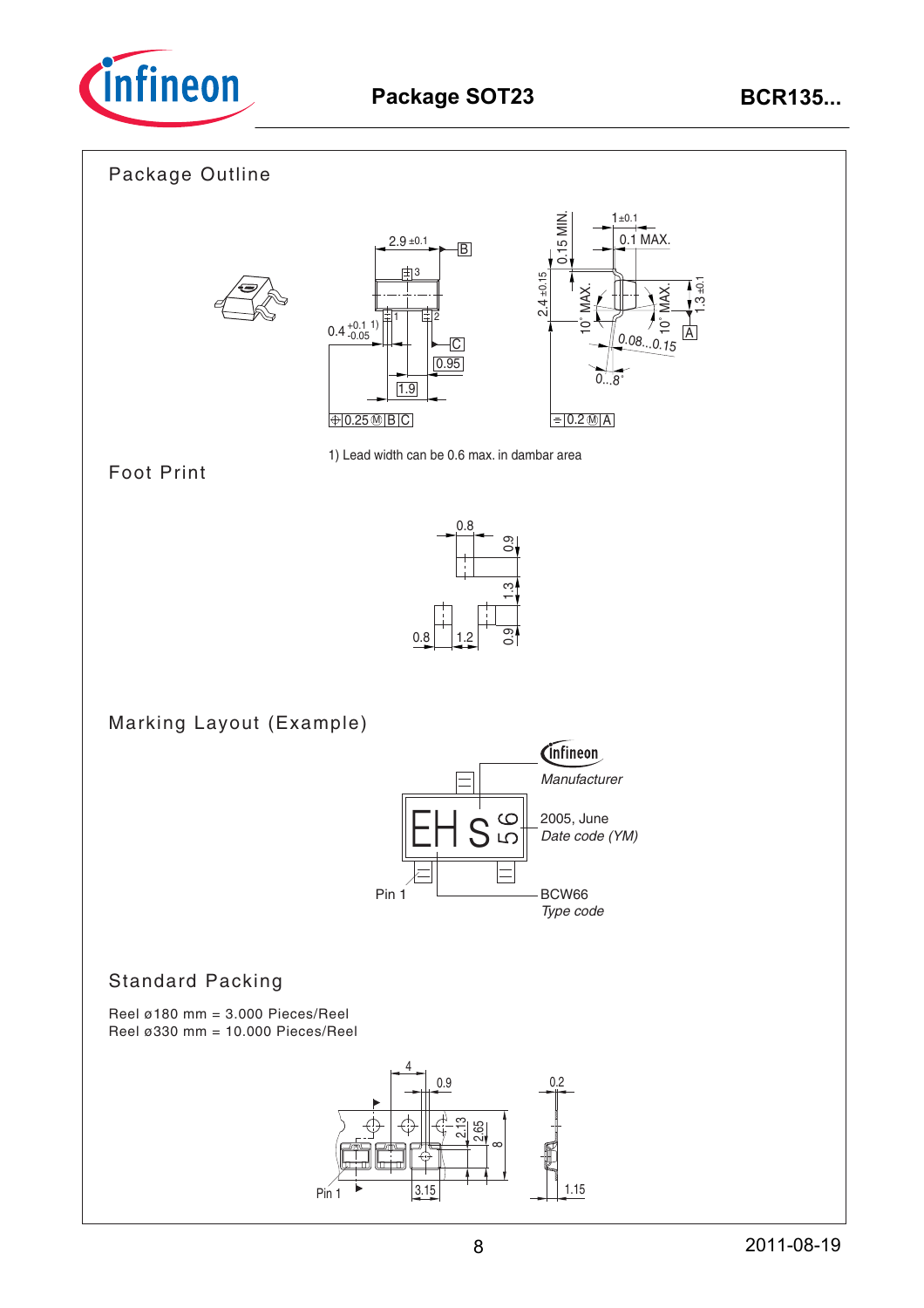

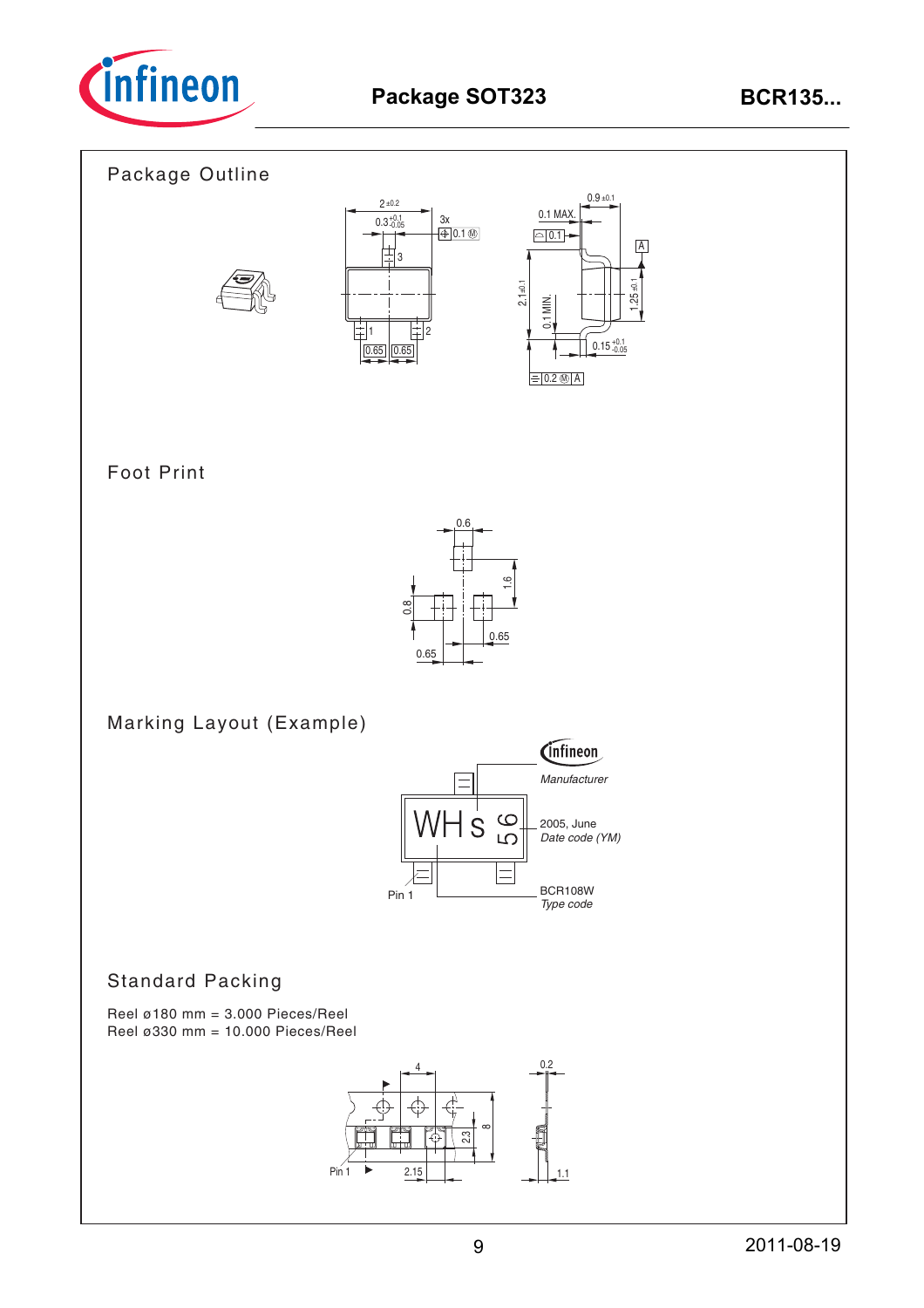